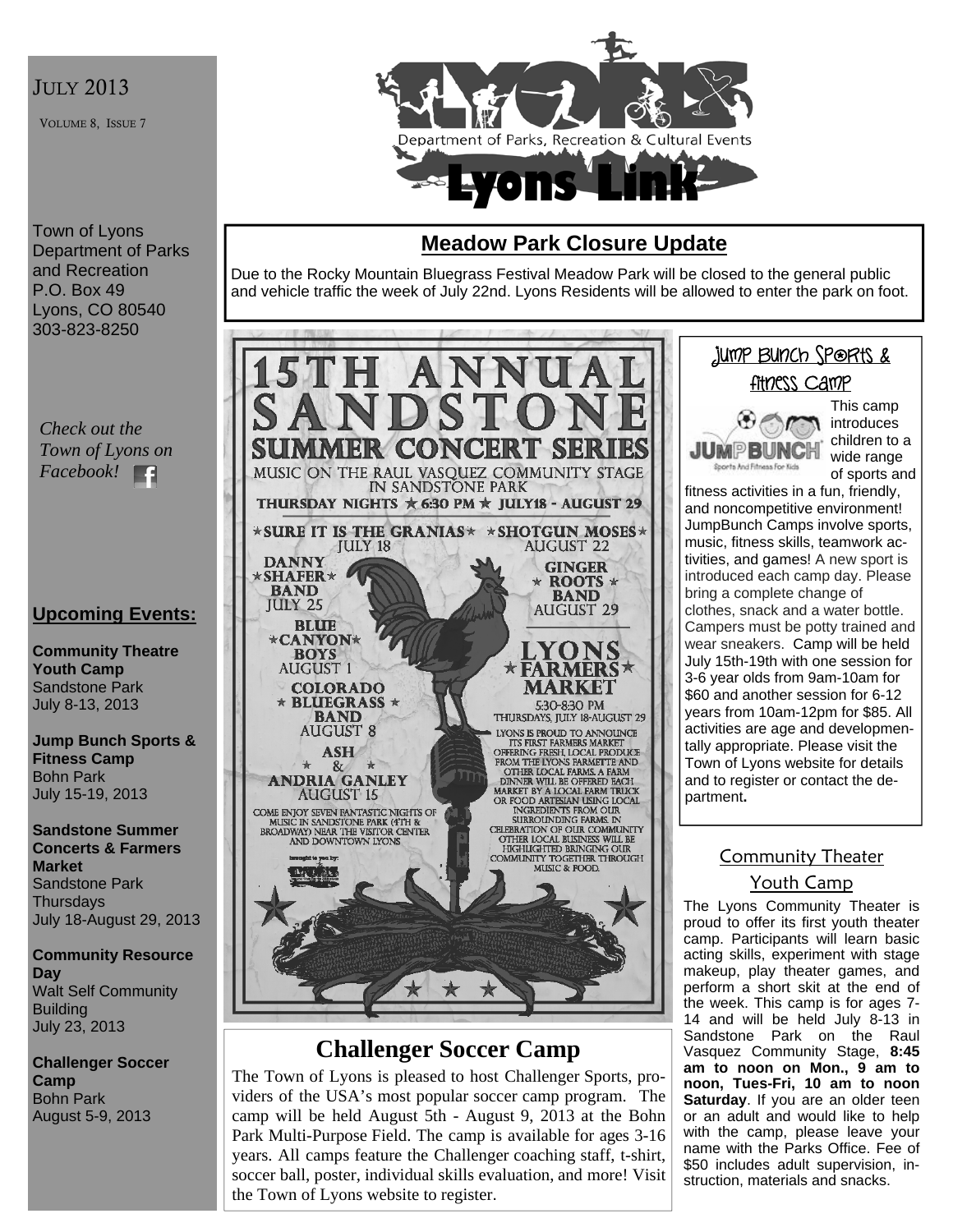# *Seated Fitness*

This class is designed to help maintain your cardiovascular health, strength, and flexibility while sitting. We welcome you to come and enjoy the benefits of working out in a group setting. This class is for ages 50+ and is free. Classes will be held the last Wednesday of each month at the Walt Self Community Building. Next class will be held August 21 from 11am. There must be a minimum of 5 Participants in order for this class to happen.<br>
Denver Botanic Gardens Tour

#### All Levels Power Flow Yoga

This class will focus on Vinyassa Flow Yoga with an emphasis on functional strength, core stability, flexibility and proper alignment. In class we will connect traditional yoga postures using breath. Adding elements of organic movement, we will move, flow and engage in new, fun and challenging ways. This class is for the beginner and experienced yoga participant. Classes held Thursdays, September 5– 26 from 7-8pm at the Roger Hall. This class is for adults 18 and older and is \$17 per class/ \$60 for all. There must be a minimum of 5/ maximum of 20. Please register online or stop by Town Hall during business hours.

# **Active Adult Casino Trips**

Back by popular demand! The Town of Lyons Parks & Recreation is pleased to offer two trips to the Reserve Casino in Central City! Join us for a day of casino action, delicious dining, thrilling giveaways and great entertainment! Our recent casino trip was so popular that we have chosen to host two additional trips this season; sign up for one or both. Persons attending will be responsible for \$5 for transportation, any casino expenses and for cost of food & beverages. For more information, or to sign up, please contact Adriana Blacker at the Lyons Park & Recreation Department at 303.823.8250.

# Monthly Activities at the Walt Self Building

Please note that days and times have changed. For you convenience all activities will now be on Wednesdays.

# Active Adult Arts & Crafts

Come join our monthly arts and crafts class on the fourth Wednesday of every month from 12:30-2:30pm. This class is free to all seniors in Lyons ages 50 and up. On August 28 we will be creating our own picture magnets. Come and bring some pictures you would like to work with!



.

# **Monthly Movie Matinee**

 Come join the fun and enjoy a movie and munchies. Movie Matinee is held the second Wednesday of every month. This month it will be held on July 10th from 12:30- 2:30pm.

# **Active Adult Game Day**

The first Wednesday of every month stop by for a game and conversation. This month we will meet on July 3rd from 12:30-2:30pm.

# Intergenerational Arts and Crafts

Lyons seniors and youth 4-10 years old are invited to take part in two parts and crafts days. These arts and crafts are free and will be held on Wednesdays, July 24 and October 23 from 2:45-4 at the Walt Self Community Building. Participants will get to engage with one another and enjoy making crafts together.

The Town of Lyons Parks & Recreation Department is offering a trip for seniors to get a guided tour of this year's special exhibition at the Botanic Gardens. The tour will be held on Thursday, September 12 meeting at the Walt Self Community Building at 9:30am. The exposition features about 20 sculptures by Colorado artists. We will take the guided tour which will be about an hour and then will have lunch at a choice of one of their two cafés. Lunch prices range from \$5- \$10 or you can bring your own lunch and find a space around the gardens to enjoy. Everyone will have some time to explore the gardens on their own as well. Persons attending will be responsible for the cost of admission, which is \$14.00 per person as well as for any food and beverage costs. There is a minimum of 10 and a maximum of 17 participants. For more information or to sign up, please contact the department.

#### Women's Journaling Class

Do you struggle with journaling but want to enjoy its benefits? Come learn to journal creatively, using doodles & art as your method. Each week we will work with a different art journaling style. No artist training required. Find the creative you through this journaling process. Classes are for women of all ages and will be held at the Walt Self Building from 7-8pm on July 23, 30, August 6, 13, 20. The cost for this class is \$55 for all 5 weeks. Class will be taught by Linda Pecone. All you need is your journal and something to write with!

#### Kids Kayaking Guppy Program

The Lyons Department of Parks and Recreation is pleased to offer a the Kids Kayaking Guppy Program. The program is for ages 6-12 year olds and is intended to create a non-threatening, non-competitive environment designed to ensure a "fun" and "positive" introduction to kayaking. The Guppy Program consists of 4, 2 hour classes once a week for 4 consecutive weeks beginning July 10th to July 31st. A limited amount of equipment and gear is available on a first come, first serve basis for class participants. Class size is limited based on the amount of equipment available so sign up now! Classes

will be held Wednesdays from 5pm to 7 pm and cost \$90 for Lyons Resident and \$150 for a non resident. Classes will be held at the Lyons Valley River Park ponds Please dress your child appropriately the Town does not supply the dry tops. All registrants must be skilled swimmers and it is preferred that they have participated in the Lyons Pool Sessions over the winter. To sign up please contact the Lyons Department of Parks and Recreation at 303-823-8250 or email recreation@townoflyons.com.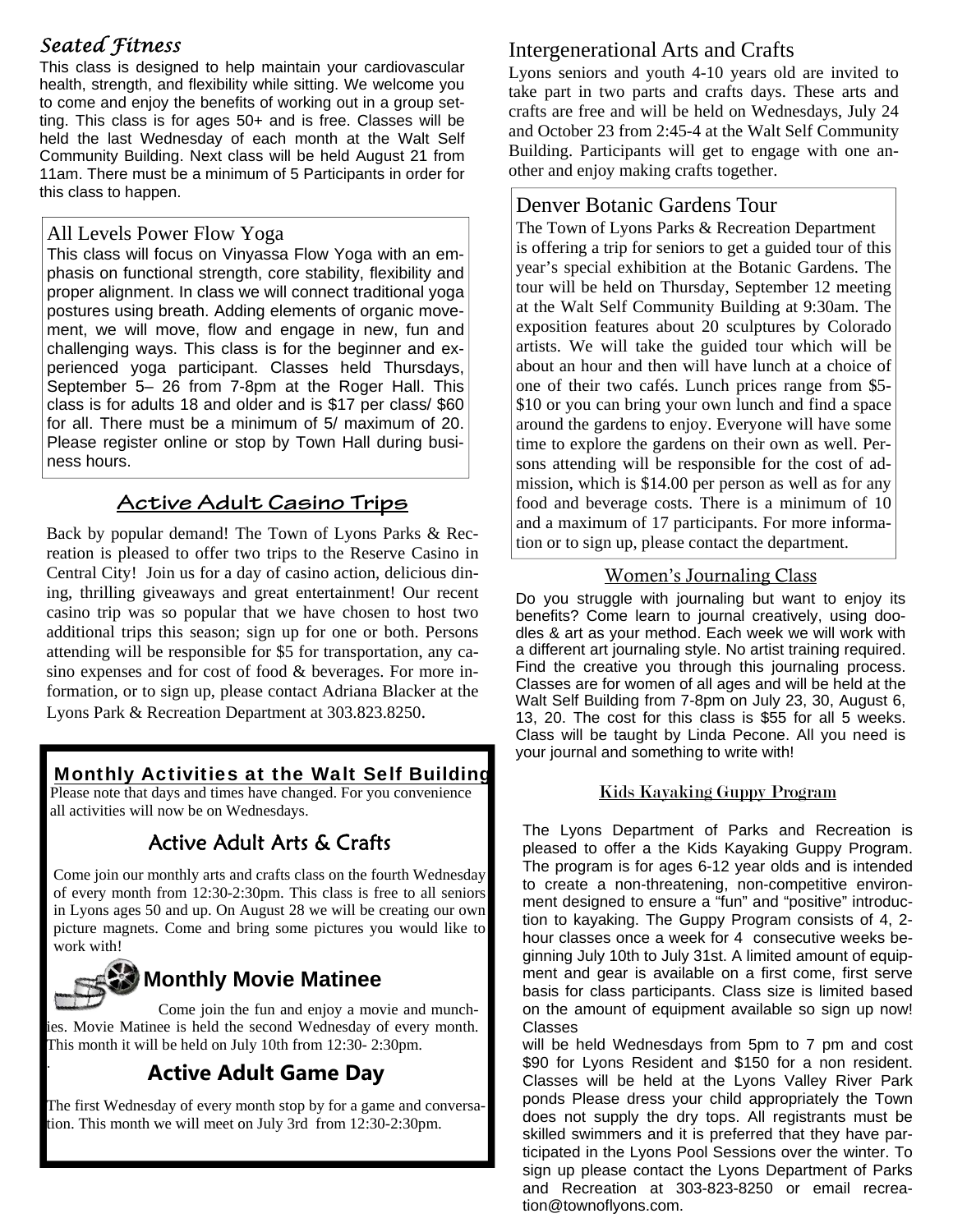#### **Summer Kids Kayaking**

Lyons Kids Kayak Club classes are for intermediate students ages 8-15 who have previously been enrolled in the winter pool sessions and are able to roll their kayak in water. ALL registrants MUST know how to swim. For questions concerning appropriate ability levels, please contact the department. Class will be held in Meadow Park on Tuesdays and Thursdays from July 9th-July 30th from 5-7pm. Parents must provide transportation to and from the drop off point at the Meadow Park. This class is \$180 for Lyons Residents and \$290 for non residents. Class sizes will be limited, but must have at least 5 kids in order to hold the class. Please contact the department to register for this class.

#### Beginner BMX Dirt Skills Clinic

These classes are focused on fun and are geared toward any beginner riders who have gone past training wheels. Ages 5 and up are perfect for this class. These classes cover safety, cornering techniques, stopping, confidence building and offers an introduction to advanced skills such as wheelies and bunny hops. Classes will be held on July 21, 10am to noon to Aug. 4, 10 am noon at Lyons Dirt Jump Bike Park. The cost is \$45.00 per class and will be taught by Plus Size BMX Instructors (All of whom are US ABMX Certified).

#### Introduction to MTB riding

This class is geared toward teens and adults 13+, who are looking to advance their bike handling skills or get an introduction to off road riding. Classes will also include instruction on proper bike setup and maintenance. Classes cover: safety, cornering techniques, braking technique, how to use the terrain, confidence building and bike setup. Classes will be held July 21, 1:30 pm -3:30 pm, August 4, 1:30 pm-3:30 pm at Lyons Dirt Jump Bike Park. Contact the department to register.

#### Lyons Fall Coed Softball League

After a very successful summer adult coed league, registration for a fall coed league will begin on July 1, Eight teams are needed to hold the league which will play an 8-week season on Monday nights beginning August 19th and ending on October 14th. The team fee will be \$300 with a player fee of \$15 per resident and \$18 per non-resident. Registration ends August 1st or until the league is filled, whichever comes first. Be sure to gather your friends and register your team today!

#### CPR/AED & First Aid

This American Red Cross course covers CPR & AED/ First Aid for adults, children and infants. Materials will be provided. This class will be held Sunday, August 18 from 11am -5pm at the Walt Self Community Building. This class is for participants 12 and older and will cost \$106.25. There is a minimum of 6 and a maximum of 20 participants. Please contact Heather at heather.deal@ci.longmont.co.us for questions. Register through the Lyons Parks and Recreation Department.

### Adult Cardio Sculpt Fitness

This class is designed to help maintain your cardiovascular health by combining high intensity cardiovascular routines with strength training. We welcome you to come and enjoy the benefits of working out in a group setting. Classes held Thursdays, August 22– September 19 from 6:30-7:30pm at the Walt Self Community Building. This class is for adults 18 and older and is \$10 per class/ \$50 for all. There must be a minimum of 8/ maximum of 20. Please register online or stop by Town Hall during business hours.

#### Mommy and Me Fitness Class

Exercise specifically designed for busy moms, AND it includes the kids? Now that's different! That's Mommy & Me Fitness! We all know our bodies need regular exercise and good nutrition to fend off weakness, disease and weight gain. Mommy & Me Fitness provides a combined program of aerobic exercise, stretching, and movement to keep our bodies going strong. Get inspired and give your kids the motivation they need to be healthy from a young age! And maybe the best part of Mommy & Me Fitness: your kids can come along for the fun! Classes are for mothers and children 4 and under and will be held July 24– August 10 on Wednesdays at 10 am and Saturdays at 10am in Sandstone Park. This is \$10 a class or \$70 for all sessions. There is a Minimum 4 and Maximum 20. Please contact the department to register**.** 

#### Fitness Boot Camp in Sandstone Park

Join friends and neighbors in Sandstone Park for a great outdoor workout of timed cardiovascular and resistance training stations. A wonderful way to kick start your day and get out and enjoy Lyons' parks-not to mention a great full body workout! Classes are for participants 18 and older on Mondays and Wednesdays now until August 1 from 9am-10am in Sandstone Park. \$12 per session or \$55 for all sessions.

#### Sports Performance Camps

These camps are geared toward general athletic skill acquisition, with an emphasis on the following essential components of athleticism: Coordination, Speed, Strength, Endurance and Flexibility. For children in grades 5-12 to be held Mondays and Wednesdays June 10-July31 from 8am to 10am at the Lyons High School Track. The cost is \$25 per week or \$175 for all 8 weeks. If you are interested and have specific questions, please email the camp coordinator, Jeff Boelé, and he will assist you. Email - jeffboele@gmail.com.

#### **Dog Obedience Class**

This course offers dog owners a brief introduction to foundational obedience. Participants will be given equipment recommendations to set their dogs up for life long success. A dog's understanding to soften leash pressure and become comfortable in the heel position will be primary goals. Reinforcement and reliability of the following commands will also be introduced: eye contact, heel, sit, down, stay, recall. This class will be held at the Bohn Park Multi Purpose Field on July, 9, 16 and 23 from 6-7pm. This class is for dogs 6 months and older. This class is \$55 for the 3 week series. Need to bring proof of current Rabies vaccination.